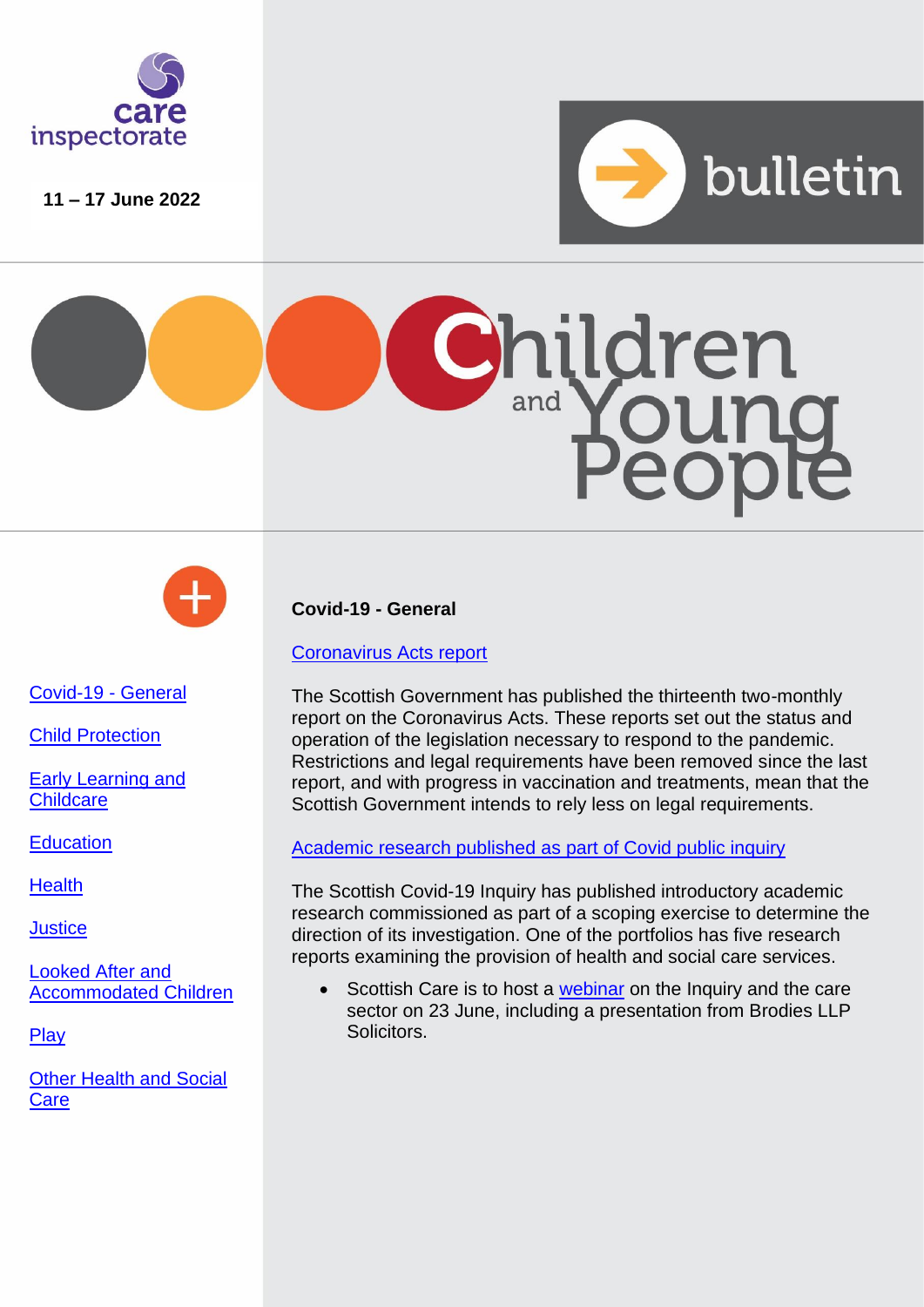

# [Latest state of the Covid epidemic report published](https://www.gov.scot/publications/coronavirus-covid-19-state-epidemic-10-june-2022/)

The Scottish Government has published its latest state of the epidemic report summarising current data on Covid-19 at a national and local level, and how Scotland currently compares to the rest of the UK. The report includes information about the vaccination programme and variants of concerns.

## [Report on Covid spending](https://www.audit-scotland.gov.uk/news/clarity-on-covid-19-spending-remains-vital)

Audit Scotland has published a report on 'Scotland's financial response to Covid-19', noting that the Scottish Government moved at pace to respond financially to the pandemic but there is a need for clarity on how one-off Covid funding is being spent and what impact it has had.

# <span id="page-1-0"></span>**Child Protection**

## [Scottish Child Abuse Inquiry newsletter](https://www.childabuseinquiry.scot/news/newsletter-springsummer-2022/)

The Scottish Child Abuse Inquiry has published its spring/summer 2022 newsletter, proving an update on their work.

## <span id="page-1-1"></span>**Early Learning and Childcare**

#### [Residential child care workforce](https://news.sssc.uk.com/news/new-report-residential-child-care-workforce)

The Scottish Social Services Council (SSSC) has published data on the residential child care workforce and the number of looked after children for 2010 to 2020. Key findings include an increase of 16% in the overall residential child care workforce, a decrease of 3% of the number of children and young people in some form of residential care, and an increase in the number of residential child care services. Actions identified for the SSSC in their report include more detailed analyses of residential child care workforce data and exploring standardising definitions and collaborating on reports with the Scottish Government and the Care Inspectorate.

## <span id="page-1-2"></span>**Education**

#### [Reform of education](https://archive2021.parliament.scot/parliamentarybusiness/report.aspx?r=13819&i=125304#ScotParlOR)

In a statement to the Scottish Parliament, the Scottish Government's Cabinet Secretary for Education and Skills Shirley-Anne Somerville MSP, provided an update on education reform, including a forthcoming national discussion on the vision for Scottish education. MS Somerville also welcomed Professor Muir's recommendation that there should be a shared inspection framework for early learning and childcare settings, which will be developed by the Care Inspectorate and the new education inspectorate, with specific proposals to be brought forward and a programme of engagement over the summer and autumn.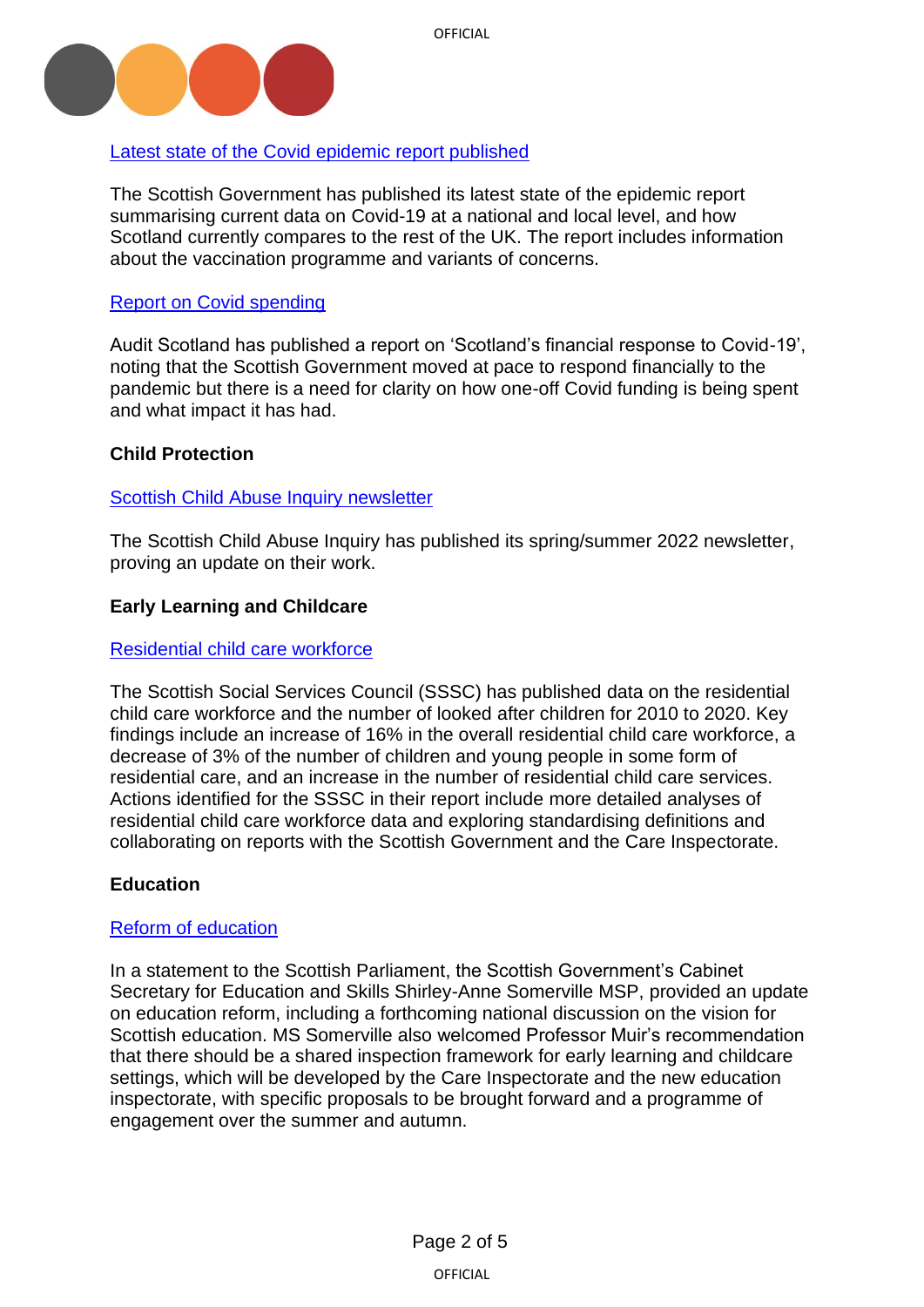

[Use of physical restraint in schools](https://www.bbc.co.uk/news/uk-scotland-61832719)

The BBC have reported on draft proposals for new guidelines on the use of physical restraint in schools. The article discusses the Scottish Government working group on physical intervention, use of face-down "prone" restraint, and the reported impact of seclusion and restraint.

[Annual report from Education Committee](https://digitalpublications.parliament.scot/Committees/Report/ECYP/2022/6/17/ecdac2c1-f323-46c8-9d11-74dbfdf5a5ff)

The Scottish Parliament's Education, Children and Young People Committee has published its annual report for 2021 – 2022. The report provides a summary of the key activities undertaken, including stakeholder engagement, visits, reports and evidence taken.

Proposals for joint inspection framework [for children with SEND](https://www.gov.uk/government/news/ofsted-and-cqc-launch-consultation-for-new-inspection-provision-framework-for-children-and-young-people-with-send) (England)

Ofsted and the Care Quality Commission (CQC) have launched a consultation on proposals for a new joint framework for inspecting provision for children and young people with special educational needs and/or disabilities (SEND) within a local area. The new framework will focus on the experiences and outcomes of children and young people with SEND, and new inspections will be introduced in early 2023. The proposals broaden the focus of inspection to look not only at whether local area partnerships are identifying and meeting the needs of children and young people with SEND, but also to assess the impact on their lives and outcomes.

## <span id="page-2-0"></span>**[Health](https://www.parliament.scot/chamber-and-committees/official-report/what-was-said-in-parliament/meeting-of-parliament-15-06-2022?meeting=13822&iob=125333)**

## [Debate on health and wellbeing of children](https://www.parliament.scot/chamber-and-committees/official-report/what-was-said-in-parliament/meeting-of-parliament-15-06-2022?meeting=13822&iob=125333)

The Scottish Parliament has held a Health, Social Care and Sport Committee debate on the health and wellbeing of children and young people. The Committee's inquiry considered issues such as adverse childhood experiences, care-experienced young people, and early intervention. Contributions from MSPs during the debate covered mental health services and workforce, poverty, The Promise, impact of Covid-19, physical activity, body image and eating disorders, marginalised groups, and sexual harassment.

#### <span id="page-2-1"></span>**Justice**

#### [Guidance on child interview rights](https://www.gov.scot/publications/age-criminal-responsibility-scotland-act-2019-child-interview-rights-practitioners-application-guidance/)

The Scottish Government has published practitioners' guidance on child interview rights in relation to the Age of Criminal Responsibility (Scotland) Act 2019. Investigative interviews under the Age of Criminal Responsibility (Scotland) Act 2019 are intended for only the most serious cases, and only when interviews are necessary to properly investigate a child's behaviour and the circumstances surrounding it. When the behaviour being investigated relates to when the child was under 12 years of age, the child will have the right to a child interview rights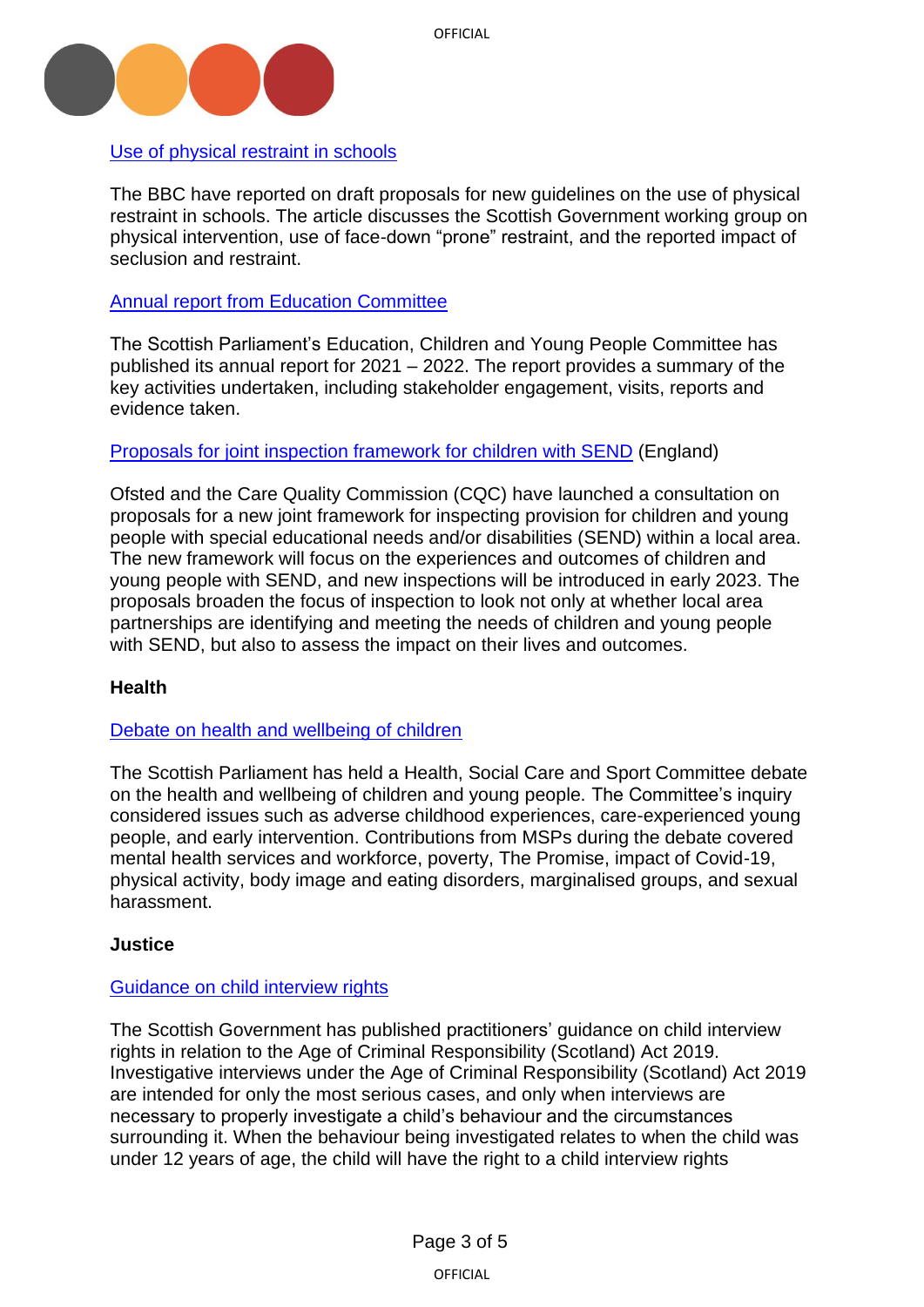

practitioner (ChIRP), even if they are over the age of 12 by the time the interview takes place.

# <span id="page-3-0"></span>**Looked After and Accommodated Children**

## [Children's Reporter work on Keeping The Promise](https://www.scra.gov.uk/2022/06/keeping-the-promise-our-improvement-work-2022-2023/)

The Scottish Children's Reporter Association (SCRA) is highlighting the ongoing work they are doing to Keep The Promise and their planned activity during 2022/2023.

## <span id="page-3-1"></span>**Play**

#### [International Play Conference \(6 –](https://www.playscotland.org/ipa-conference-is-coming-to-glasgow/) 9 June 2023)

Play Scotland is on the steering group for the International Play Conference, which is to be held on 6<sup>th</sup> to 9<sup>th</sup> June 2023 in Glasgow. The conference theme is Play: Rights and Responsibilities, bringing together dedicated play researchers, advocates, designers, practitioners, providers and policymakers from around the globe to celebrate play, understand its many benefits and provide all children with the chance to engage in rich, meaningful, free play.

#### <span id="page-3-2"></span>**Other Health and Social Care**

#### [Forum for workforce planning](https://www.careinspectorate.com/index.php/news/6721-scottish-social-care-workforce-planning-forum)

The Care Inspectorate are publicising a new community of interest network created by the Scottish Social Services Council (SSSC), supported by Scottish Care, COSLA and CCPS, for individuals with a role, responsibility or interest in workforce issues throughout the social care sector in Scotland. The aim is to provide a forum for sharing information on workforce related developments and events within the sector, to provide a platform for individuals to express views and initiate discussion on topics of interest and for the sharing of best practice throughout the Scottish social services sector.

## [Supporting the use of digital technology](https://news.sssc.uk.com/news/23-things-digital)

The Scottish Social Services Council (SSSC) has updated their resource '23 Things Digital' to support practice and learning in digital technology in social and health services. The resource will also allow people to gain up to 23 Open Badges as recognition of the learning.

#### [Social Care Worker Death in Service Payment Scheme](https://news.sssc.uk.com/news/update-social-care-worker-death-in-service-scheme)

An update on the Scottish Government's Social Care Worker Death in Service Payment Scheme has been highlighted by the Scottish Social Services Council. The scheme provides a one-off payment of £60,000 to a named survivor of a social care worker who has died in service as a result of, or the suspected result of, contracting Covid-19 at work. The scheme will make payments for eligible claims in respect of

OFFICIAL